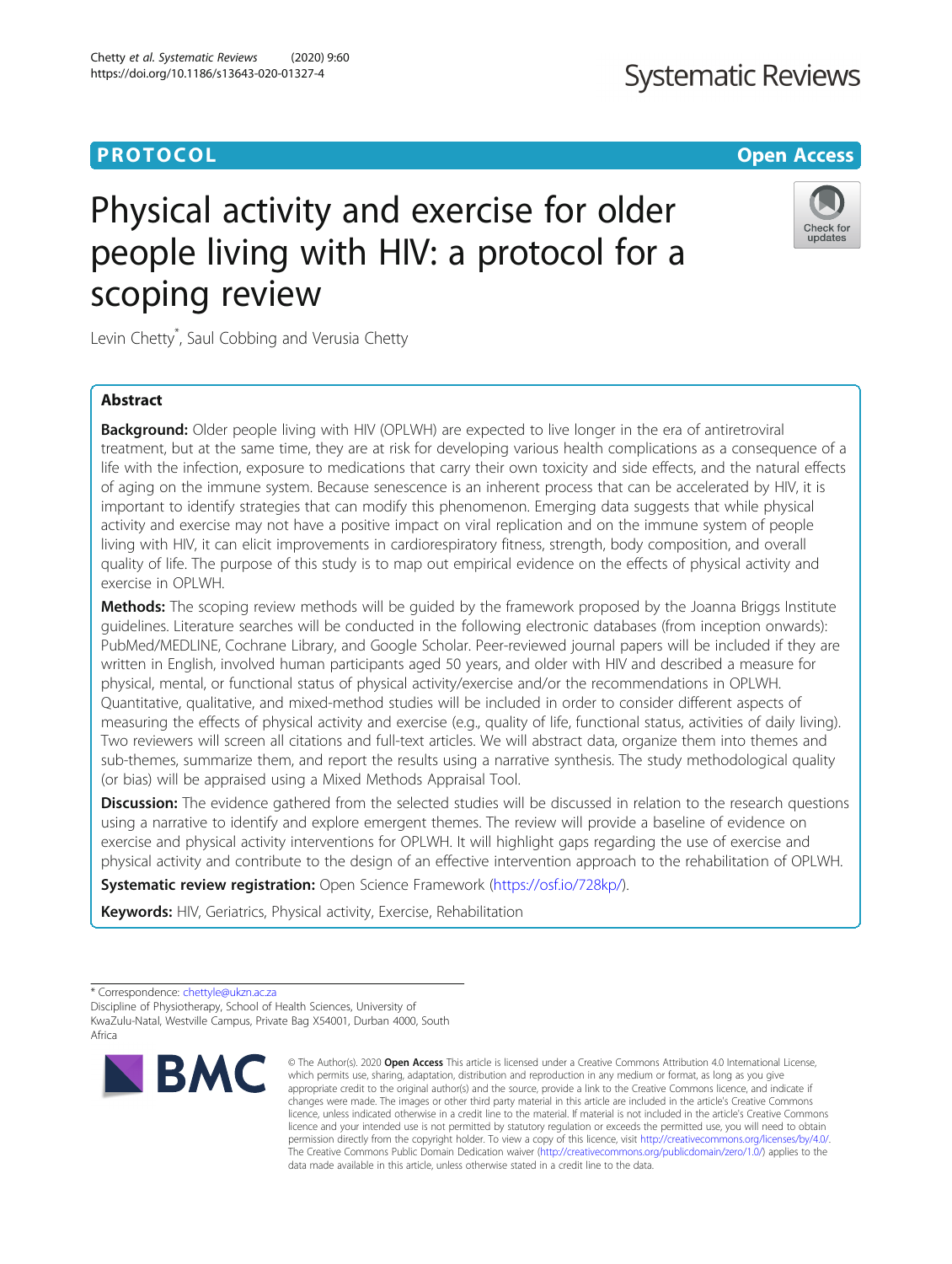# Background

Older people living with HIV (OPLWH) are faced with various challenges that continue to influence their physical, mental, and societal roles within their communities. Globally, the number of people living with HIV (PLHIV) who are 50 years and older is predicted to increase by 47% to 6.9 million by the year 2020 [[1\]](#page-4-0). Although there has been a recent surge in research around HIV and aging in developed or high-income countries, little is known about the intersection of HIV and aging in lower- to middle-income countries, especially sub-Saharan Africa, which accounts for 62% of newly diagnosed HIV infections among people who are 50 years and older [[2\]](#page-4-0).

ART has increased the longevity of PLHIV, but at the same time, it is associated with a constellation of health problems and physical impairments such as sarcopenia and peripheral neuropathies, which can greatly affect functional activities [\[3](#page-4-0)]. Functional limitations and disabilities within this population are just not due to the disease itself but also the secondary effects of ART [[4\]](#page-4-0).

As life expectancy inclines steadily and the number of HIV-related deaths declines, the number of OPLWH increases [\[5](#page-4-0)]. Both HIV infection and anti-retroviral treatment (ART) are associated with a range of chronic conditions that occur in older adults such as cardiovascular disease, diabetes, and osteoporosis, presenting new challenges for the management of these conditions [\[6](#page-4-0)]. OPLWH are expected to live longer in the era of ART, but at the same time, they are at risk for developing various health complications as a consequence of a life with a viral infection, exposure to medications that carry their own toxicity and side effects, and the natural effects of aging on the immune system [\[7](#page-4-0)]. Because senescence is an inherent process that can be accelerated by HIV, it is important to identify strategies that can modify this phenomenon.

Functional status is the ability of an individual to perform normal activities of daily living in order to meet basic needs, fulfill usual roles, and maintain health and well-being [[8\]](#page-4-0). A faster rate of decline in functional status and physical performance levels have often been observed in HIV populations in comparison to their HIV-negative counterparts [[9\]](#page-4-0). The rates of reduced muscle mass and strength (sarcopenia), and bone mineral density are higher among OPLWH [\[10\]](#page-4-0). Increased physical activity levels are recommended in order to reduce functional impairment in OPLWH [\[11\]](#page-4-0).

In addition to the serological and physical changes often observed in HIV populations, mental and psychological disorders can also present [[12\]](#page-4-0). Regular exercise has been beneficial in addressing mental health issues and psychological functioning in PLHIV [\[13\]](#page-4-0). Aerobic exercise has the capacity to reduce the severity of

depression while a combination of aerobic and resistance exercise can decrease anxiety levels considerably in PLHIV [\[14](#page-4-0), [15](#page-4-0)].

The impact of regular physical activity or exercise in HIV-negative populations have been extensively documented. Benefits include improved cardiovascular health, decreased risk of diabetes, decreased rates of osteoporosis and osteoarthritis, and improved neuropsychological health [[16](#page-4-0)–[18\]](#page-4-0). Together, aerobic and resistance exercise has been shown to decrease fatigue and improve quality of life, while resistance training alone has revealed a positive bearing on muscle mass and strength, functional capacity, and overall energy requirements in the elderly population [[19](#page-4-0)–[21](#page-4-0)]. Overall functional fitness levels in the elderly are also observed following participation in progressive, multifaceted group exercise programs [[22\]](#page-4-0).

From a HIV perspective, emerging data suggests that while physical activity may not have a positive impact on viral replication and on the immune system of PLHIV, it can elicit improvements in cardiorespiratory fitness, strength, body composition, and overall quality of life [[23\]](#page-4-0). Aerobic exercise alone has been shown to improve pulmonary functions such as forced expiratory volume  $(FEV<sub>1</sub>)$ , forced vital capacity (FVC), and peak expiratory flow rate (PEFR) and also alleviate respiratory and depressive symptoms in younger PLHIV [\[24](#page-4-0)]. A combination of aerobic and resistance training contributes positively to maintain lean body mass, cholesterol, and triglyceride indices, while reducing body fat mass and body fat percentage [[25](#page-4-0)]. Cross-sectional studies also report improved neurocognitive functioning and everyday functioning in younger PLHIV who participate in regular physical activity  $[26-28]$  $[26-28]$  $[26-28]$  $[26-28]$ . Moreover, exercise for PLHIV can be regarded as safe because, whilst it does not compromise immune function, it can be beneficial in boosting functional capacity, strength, physical fitness, and mood and in ameliorating wasting and lipodystrophy [[29,](#page-4-0) [30\]](#page-4-0). As people age with HIV, the prescription of physical activity should be included as part of their comprehensive medical management. General physical activity guidelines do currently exist for PLHIV [[31,](#page-5-0) [32](#page-5-0)]. However, there are no clear guidelines for physical activity and exercise prescription for OPLWH, specifically those 50 years of age or older.

The objective of this scoping review is to map the existing literature and current exercise or physical activity prescriptions for OPLWH ( $\geq$  50 years of age). It is anticipated that the results of this study will provide a consensus on the identification and mapping of key criteria and aspects of care in the context of exercise rehabilitation for OPLWH. The review will attempt to locate and report on all available studies that use exercise as a rehabilitative tool in OPLWH.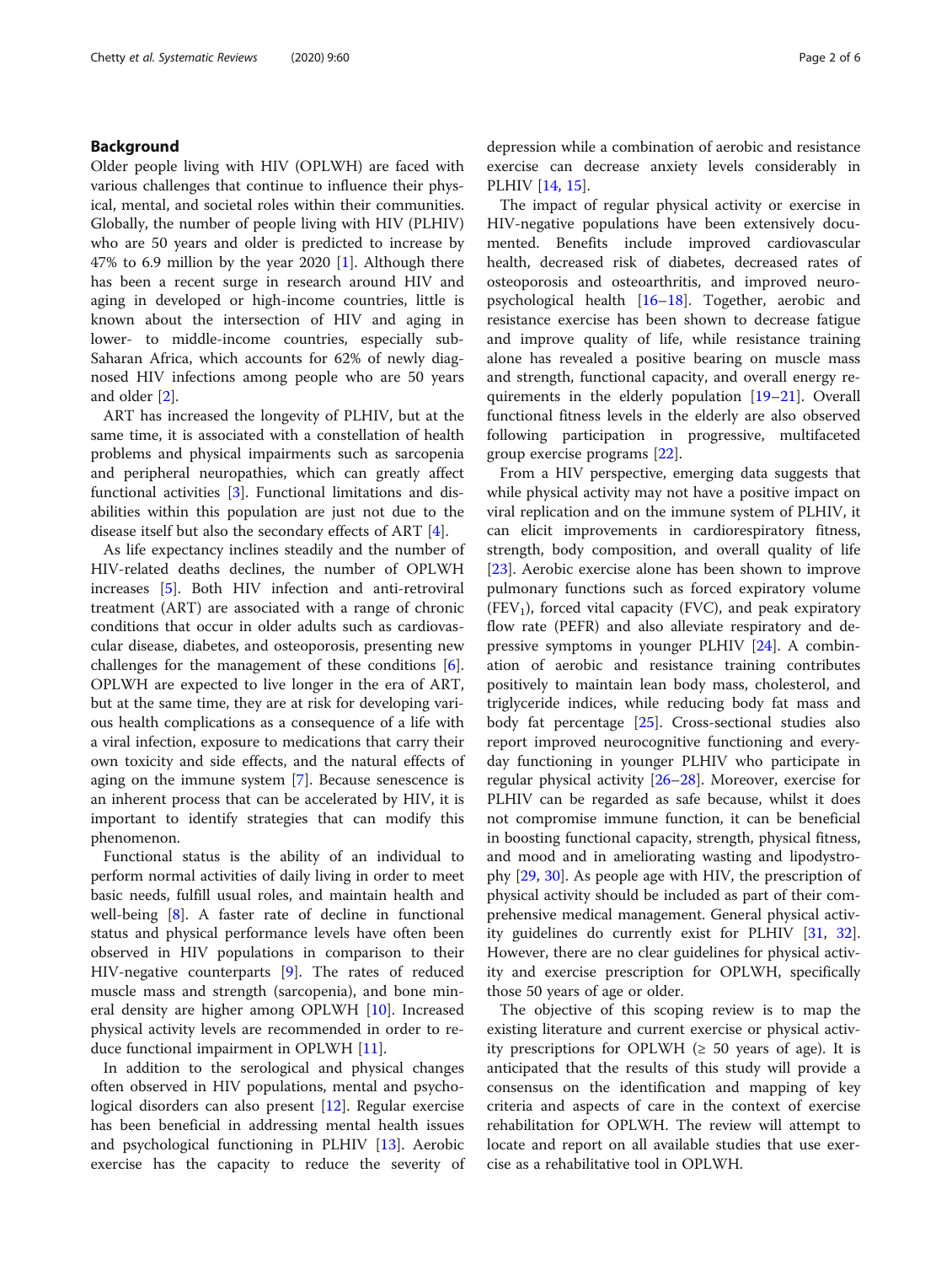# Methodology

The present protocol has been registered within the Open Science Framework platform (registration ID: <https://osf.io/728kp/>). The study protocol is being reported in accordance with the reporting guidance provided in the Preferred Reporting Items for Systematic Reviews and Meta-analyses protocols (PRISMA-P) statement [\[33](#page-5-0)] and the PRISMA extension for scoping reviews (PRISMA-ScR) [[34](#page-5-0)] (see PRISMA-P checklist in Additional file [1](#page-4-0)). It will review the literature reporting on exercise or physical activity prescriptions for OPLWH (50 years and older). This review will be guided by the methodological framework outlined by Arksey and O'Malley [\[35\]](#page-5-0). This framework identifies six stages that must be considered when developing a scoping review. Thus, this review will employ the following six steps accordingly: (1) identification of the research question, (2) identification of relevant studies; (3) selection of eligible studies; (4) charting the data; (5) collation, summarization, and reporting of the results; and (6) con-sultation with relevant stakeholders [\[21](#page-4-0)].

# Identification of the research question

The overall study aim underpinning this review is "What are the effects of exercise and/or physical activity prescriptions in OPLWH."

The research questions have been defined as follows:

- 1. What are the physical health-related outcomes of exercise or physical activity in OPLWH?
- 2. What are the mental health-related outcomes of exercise and physical activity in OPLWH?
- 3. How does exercise or physical activity influence functional status levels in OPLWH?
- 4. What are the exercise recommendations for OPLWH?

# Information sources and search strategy

Identification of studies relevant to this review will be achieved through the utilization of the search strategy as recommended by the Joanna Briggs Institute [[36\]](#page-5-0). A search for literature will be conducted on the following electronic databases: Google Scholar, PubMed, MED-LINE, and Cochrane Library. No date limits will be imposed on the search strategy. The Boolean terms "AND," "OR," and "NOT" will be used to separate keywords. A draft search strategy in PubMed is documented in Additional file [2](#page-4-0). Further potentially relevant studies will be identified by conducting a search of the references of the included articles and searches on websites such as the World Health Organization (WHO) and the Directory of Research on Ageing. Consultation with a health librarian employed by the University of KwaZulu-Natal library services will be ongoing throughout the search process.

# Selection of eligible studies

The Population Concept Context (PPC) framework will be used to align the study selection with the research question. To be included in the review, papers will need to include adults 50 years and older living with HIV, measure or focus on specific dimensions of physical activity, and exercise in the proposed conceptual framework (e.g., quality of life, functional status, activities of daily living). They will also need to include a description of the intervention used (e.g., aerobic exercise, anaerobic exercise, strengthening, flexibility, resistance, and balance activity). Peer-reviewed journal papers will be included if they are written in English, involved human participants, and described a measure for physical, mental, or functional status of physical activity/exercise and/ or the recommendations in OPLWH. Quantitative (e.g., randomized controlled trials, observational studies—cohort, case-control), qualitative, and mixed-method studies will be included in order to consider different aspects of measuring physical activity and quality of life. Papers will be excluded if they did not fit into the conceptual framework of the study or focused on a different communicable chronic condition. Commentaries or opinion pieces will be excluded.

# Inclusion criteria

All articles or studies eligible for selection must meet the following inclusion criteria:

- Older people living with HIV ( $\geq$  50 years of age)
- All published peer-reviewed research articles<br>• Articles written in English
- Articles written in English

# Exclusion criteria

Articles or studies will be excluded if they have any of the following criteria:

- Studies where full-text articles cannot be obtained<br>• Commentaries or opinion pieces
- Commentaries or opinion pieces

Eligible articles will be uploaded into Mendeley software for Windows 10. This software program will allow for the identification and removal of all duplicated articles. Title and abstract screening of all eligible articles will be conducted by the authors. Two reviewers (VC and LC) will initially screen the citations by title and abstract to ensure that the selected studies are related to the research objectives. Excluded citations will be reviewed by a third reviewer (SC). Full-text screening of the selected articles will then be conducted by both reviewers independently (VC and LC). Every effort will be undertaken to ensure that full-text articles are obtained—these include searching of the web, engaging with the University subject librarian, or even contacting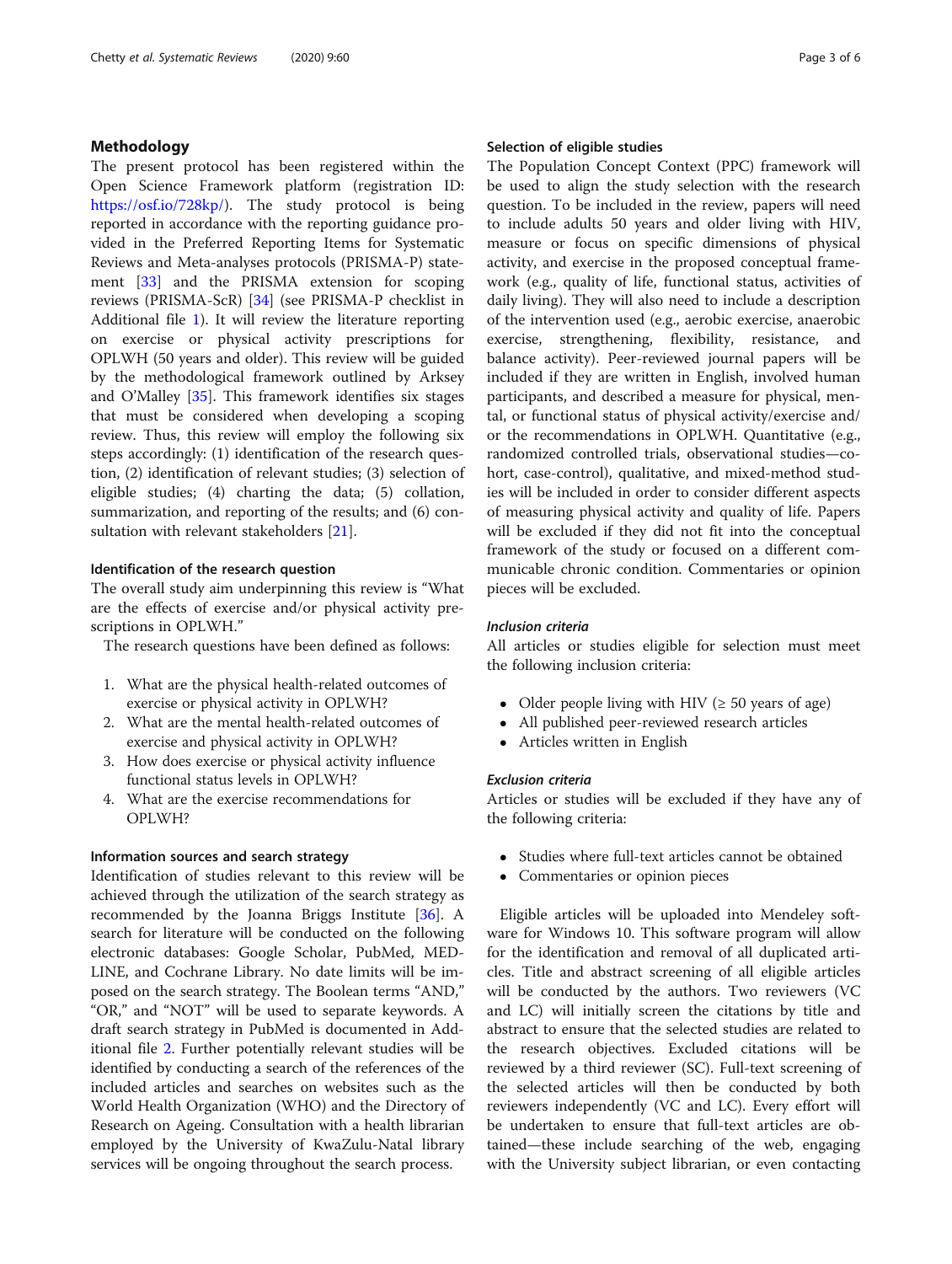the author/s if necessary. Significant discrepancies and lack of agreement between both reviewers will be resolved through discussion. However, should there still be no resolution, a third reviewer (SC) will be employed to ensure consensus. The degree of agreement between reviewers will be calculated and reported using Cohen's kappa coefficient.

# Charting the data

Data from eligible studies will be chartered using a standardized data abstraction tool designed for this study. The tool will capture the relevant information on key study characteristics and detailed information on all metrics used to describe the effects of physical activity and exercise and the recommendations in OPLWH. Information of interest will include the following:

- Study characteristics: study design, year of publication, journal, sample size and setting, country of origin, aim/objective of the study, and other fields to capture data relevant to the assessment of study validity.
- Participant characteristics: population sampled, age (e.g., mean with standard deviation, range), and gender (e.g., percentage of male/female participants).
- Interventions: physical activity and exercise (e.g., type and duration or intensity).
- Outcome results (e.g., findings relevant to study objectives).
- Key relevant findings and conclusions.

The final data-charting form will be jointly developed by two reviewers to determine which variables to extract (see draft of data-charting form in Additional file [3](#page-4-0)). The two reviewers will independently chart the data, discuss the results and continuously update the data-charting form in an iterative process. Any disagreements will be resolved through discussion between the two reviewers or further adjudication by a third reviewer.

# Collation, summarization, and reporting of the results

A scoping review is often used to map the concepts underpinning a research area as well as the main sources and types of evidence that are available. The findings gathered in this review protocol will provide an overview of the research together with an assessment of the quality of individual studies. The authors will produce a narrative report which will summarize the extracted data around the following outcomes: region of study, physical activity outcomes in HIV, and exercise rehabilitation prescription for OPLWH. The results will be described in relation to the research question and sub-questions in the context of the overall study purpose. It will also be

depicted in the final write-up using a thematic approach that allows for flexibility in the capturing of data, because it may be possible for the review to yield unknown concepts. Gap identification will detect areas, such as countries that lack data on rehabilitation outcomes for OPLWH.

# Quality appraisal

The quality of the studies selected from the search strategy will be appraised using the Mixed Methods Appraisal Tool (MMAT) version 2018 [[37\]](#page-5-0). Categories within the MMAT allows for the inclusion of qualitative studies, category 2 quantitative randomized control trial, category 3 non-randomized trials, category 4 quantitative descriptive studies, and category 5 mixed methodologies studies. Three reviewers (LC, VC, and SC) will be involved in the quality appraisal process. Two reviewers (LC, SC) will capture the methodological quality of the selected studies as per the criteria outlined in the MMAT, while a third reviewer (VC), who has vast experience in the application of MMAT in the quality appraisal process, will oversee the process. In order to enhance the methodology of a scoping study, Daudt et al. 2013 strongly suggest assessing the quality of studies and conducting a trial of the method before fully embarking on the charting process in order to ensure consistency [[38](#page-5-0)].

# Discussion

The proposed scoping review will aim to identify and describe the effects of physical activity or exercise prescription in OPLWH. It will also highlight gaps regarding the use of physical activity as an effective rehabilitation tool in OPLWH. This review will be the first part of a study that aims to develop physical activity guidelines for OPLWH in sub-Saharan Africa. An understanding of the physical activity outcomes will assist health professionals to confidently design and implement physical activity programs that best address the needs and goals of OPLWH. This will capacitate health professionals to provide suitable care for OPLWH at both primary and secondary care levels. This review also has the potential to create greater awareness of the growing health care needs of OPLWH and will provide evidence to assist stakeholders and health policymakers to address the needs of this vulnerable population. A potential limitation of our approach to the scoping review would be a language bias as research evidence in English will be considered. Although the researchers do not anticipate protocol amendments, issues that arise with the original protocol will be documented in the review paper under the methodology section.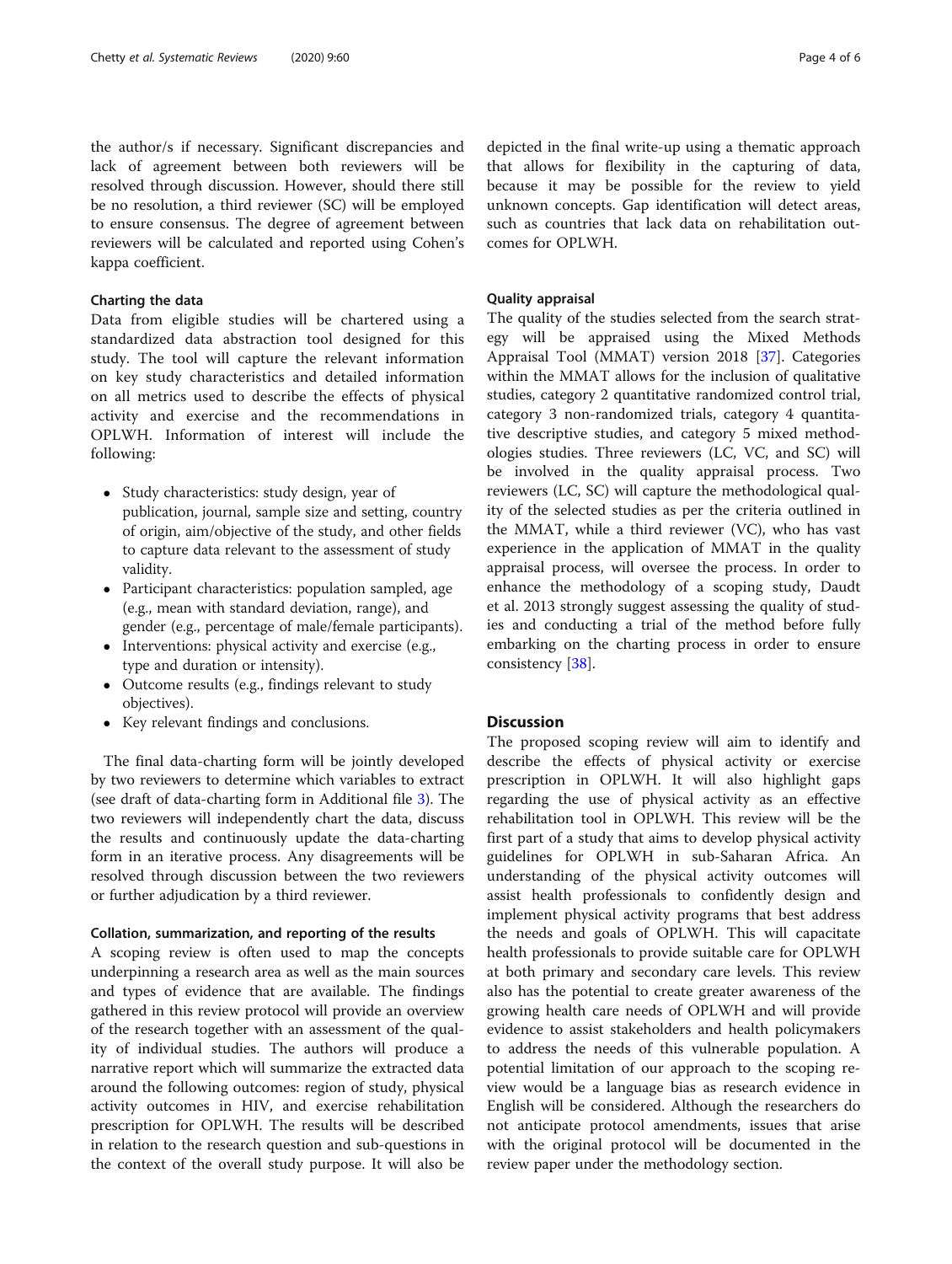# <span id="page-4-0"></span>Supplementary information

Supplementary information accompanies this paper at [https://doi.org/10.](https://doi.org/10.1186/s13643-020-01327-4) [1186/s13643-020-01327-4](https://doi.org/10.1186/s13643-020-01327-4).

Additional file 1. PRISMA 2009 Checklist.

Additional file 2. Draft Search Strategy

Additional file 3. Data Charting form.

#### Abbreviations

ARV: Anti-retroviral treatment; FEV<sub>1</sub>: Forced expiratory volume; FVC: Forced vital capacity; HIV: Human immunodeficiency virus; MMAT: Mixed Methods Appraisal Tool; OPLWH: Older people living with human immunodeficiency virus; PEFR: Peak expiratory flow rate; PLHIV: People living with human immunodeficiency virus; PPC: Population Concept Context

#### Acknowledgements

Not applicable

#### Authors' contributions

L.C. was the project facilitator and main author. S.C. and V.C. all contributed towards the background, research design, and discussion. All authors read and approved the final manuscript.

## Funding

Not applicable

Availability of data and materials Not applicable

Ethics approval and consent to participate Not applicable

# Consent for publication

Not applicable

#### Competing interests

The authors declare that they have no competing interests.

Received: 18 September 2019 Accepted: 10 March 2020 Published online: 20 March 2020

## References

- 1. UNAIDS. The gap report 2014. People aged 50 years and older. 2014. doi: 978-92-9253-062-4.
- Harris TG, Rabkin M, El-Sadr WM. Achieving the fourth 90. Aids. 2018;32(12): 1563–9. <https://doi.org/10.1097/QAD.0000000000001870>.
- 3. Ortiz A. Exercise for adults living with human immunodeficiency virus infection in the era of highly active antiretroviral therapy. Int J Phys Med Rehabil. 2014;02(04):1–4. [https://doi.org/10.4172/2329-9096.1000213.](https://doi.org/10.4172/2329-9096.1000213)
- 4. O'Brien K, Tynan AM, Nixon S, Glazier RH. Effects of progressive resistive exercise in adults living with HIV/AIDS: systematic review and meta-analysis of randomized trials. AIDS Care - Psychol Socio-Medical Asp AIDS/HIV. 2008; 20(6):631–53. <https://doi.org/10.1080/09540120701661708>.
- 5. Meir-Shafrir K, Pollack S. Accelerated aging in HIV patients. Rambam Maimonides Med J. 2012;3(4):e0025. [https://doi.org/10.5041/RMMJ.10089.](https://doi.org/10.5041/RMMJ.10089)
- 6. Nideröst S, Imhof C. Aging with HIV in the era of antiretroviral treatment. Gerontol Geriatr Med. 2016;2:233372141663630. doi:[https://doi.org/10.1177/](https://doi.org/10.1177/2333721416636300) [2333721416636300](https://doi.org/10.1177/2333721416636300).
- 7. Effros RB, Fletcher CV, Gebo K, et al. Aging and infectious diseases: workshop on HIV infection and aging: what is known and future research directions. Clin Infect Dis. 2008. <https://doi.org/10.1086/590150>.
- 8. Ware JE. The status of health assessment 1994. Annu Rev Public Health. 1995. [https://doi.org/10.1146/annurev.publhealth.16.1.327.](https://doi.org/10.1146/annurev.publhealth.16.1.327)
- Althoff KN, Smit M, Reiss P, Justice AC. HIV and ageing: improving quantity and quality of life. Curr Opin HIV AIDS. 2016. [https://doi.org/10.1097/COH.](https://doi.org/10.1097/COH.0000000000000305) [0000000000000305](https://doi.org/10.1097/COH.0000000000000305).
- 10. Erlandson KM, Allshouse AA, Jankowski CM, MaWhinney S, Kohrt WM, Campbell TB. Functional impairment is associated with low bone and

muscle mass among persons aging with HIV infection. J Acquir Immune Defic Syndr. 2013. <https://doi.org/10.1097/QAI.0b013e318289bb7e>.

- 11. Erlandson K, Allshouse A, Jankowski C, et al. Comparison of functional status instruments in HIV-infected adults on effective antiretroviral therapy. HIV Clin Trials. 2012. <https://doi.org/10.1310/hct1306-324>.
- 12. Orlando M, Burnam MA, Beckman R, et al. Re-estimating the prevalence of psychiatric disorders in a nationally representative sample of persons receiving care for HIV: results from the HIV cost and services utilization study. Int J Methods Psychiatr Res. 2002. <https://doi.org/10.1002/mpr.125>.
- 13. Penzak SR, Reddy YS, Grimsley SR. Depression in patients with HIV infection. Am J Heal Pharm. 2000. [https://doi.org/10.1093/ajhp/57.4.376.](https://doi.org/10.1093/ajhp/57.4.376)
- 14. Ibeneme SC, Irem FO, Iloanusi NI, et al. Impact of physical exercises on immune function, bone mineral density, and quality of life in people living with HIV/AIDS: a systematic review with meta-analysis. BMC Infect Dis. 2019; 19(1):1–18. <https://doi.org/10.1186/s12879-019-3916-4>.
- 15. Oliveira VHF, Rosa FT, Santos JC, et al. Effects of a combined exercise training program on health indicators and quality of life of people living with HIV: a randomized clinical trial. AIDS Behav. 2019;0123456789. [https://](https://doi.org/10.1007/s10461-019-02678-3) [doi.org/10.1007/s10461-019-02678-3.](https://doi.org/10.1007/s10461-019-02678-3)
- 16. Jeon CY, Lokken RP, Hu FB, Van Dam RM. Physical activity of moderate intensity and risk of type 2 diabetes: a systematic review. Diabetes Care. 2007. <https://doi.org/10.2337/dc06-1842>.
- 17. Sparling PB, Howard BJ, Dunstan DW, Owen N. Recommendations for physical activity in older adults. BMJ. 2015. [https://doi.org/10.1002/app.](https://doi.org/10.1002/app.25566) [25566.](https://doi.org/10.1002/app.25566)
- 18. Vogel T, Brechat PH, Leprêtre PM, Kaltenbach G, Berthel M, Lonsdorfer J. Health benefits of physical activity in older patients: a review. Int J Clin Pract. 2009. [https://doi.org/10.1111/j.1742-1241.2008.01957.x.](https://doi.org/10.1111/j.1742-1241.2008.01957.x)
- 19. Bird ML, Hill K, Ball M, Williams AD. Effects of resistance- and flexibilityexercise interventions on balance and related measures in older adults. J Aging Phys Act. 2009. [https://doi.org/10.1123/japa.17.4.444.](https://doi.org/10.1123/japa.17.4.444)
- 20. Jordan LY, Melanson EL, Melby CL, Hickey MS, Miller BF. Nitrogen balance in older individuals in energy balance depends on timing of protein intake. Journals Gerontol - Ser A Biol Sci Med Sci. 2010. [https://doi.org/10.1093/](https://doi.org/10.1093/gerona/glq123) [gerona/glq123.](https://doi.org/10.1093/gerona/glq123)
- 21. Roma MFB, Busse AL, Betoni RA, et al. Effects of resistance training and aerobic exercise in elderly people concerning physical fitness and ability: a prospective clinical trial. Einstein (São Paulo). 2013. doi:10.1590/S1679- 45082013000200003.
- 22. Chetty L, Ramklass SS, McKune AJ. The effects of a structured group exercise programme on functional fitness of older persons living in old-age homes. Ageing Soc. 2018:1–16. <https://doi.org/10.1017/S0144686X18000235>.
- 23. O'Brien K., Tynan Anne-Marie., Nixon S., Glazier R. H.,. Effectiveness of aerobic exercise for adults living with HIV: systematic review and meta-analysis using the Cochrane Collaboration Protocol. 2016. doi:10.1186/s12879-016- 1478-2.
- 24. Aweto HA, Aiyegbusi AI, Ugonabo AJ, Adeyemo TA. Effects of aerobic exercise on the pulmonary functions, respiratory symptoms and psychological status of people living with HIV. J Res Health Sci. 2016. doi: <https://doi.org/10.1016/0003-9861>(81)90347-7.
- 25. Zanetti HR, da Cruz LG, Lourenço CLM, et al. Nonlinear resistance training enhances the lipid profile and reduces inflammation marker in people living with HIV: a randomized clinical trial. J Phys Act Heal. 2016. [https://doi.org/](https://doi.org/10.1123/jpah.2015-0540) [10.1123/jpah.2015-0540.](https://doi.org/10.1123/jpah.2015-0540)
- 26. Dufour CA, Marquine MJ, Fazeli PL, et al. Physical exercise is associated with less neurocognitive impairment among HIV-infected adults. J Neurovirol. 2013. <https://doi.org/10.1007/s13365-013-0184-8>.
- 27. Dufour CA, Marquine MJ, Fazeli PL, et al. A longitudinal analysis of the impact of physical activity on neurocognitive functioning among HIVinfected adults. AIDS Behav. 2018. [https://doi.org/10.1007/s10461-016-1643](https://doi.org/10.1007/s10461-016-1643-z) [z.](https://doi.org/10.1007/s10461-016-1643-z)
- 28. Fazeli PL, Woods SP, Heaton RK, et al. An active lifestyle is associated with better neurocognitive functioning in adults living with HIV infection. J Neurovirol. 2014. <https://doi.org/10.1007/s13365-014-0240-z>.
- 29. Hand GA, Lyerly GW, Jaggers JR, Dudgeon WD. Impact of aerobic and resistance exercise on the health of HIV-infected persons. Am J Lifestyle Med. 2009. [https://doi.org/10.1177/1559827609342198.](https://doi.org/10.1177/1559827609342198)
- 30. Mutimura E, Stewart A, Crowther NJ, Yarasheski KE, Cade WT. The effects of exercise training on quality of life in HAART-treated HIV-positive Rwandan subjects with body fat redistribution. Qual Life Res. 2008. [https://doi.org/10.](https://doi.org/10.1007/s11136-008-9319-4) [1007/s11136-008-9319-4](https://doi.org/10.1007/s11136-008-9319-4).